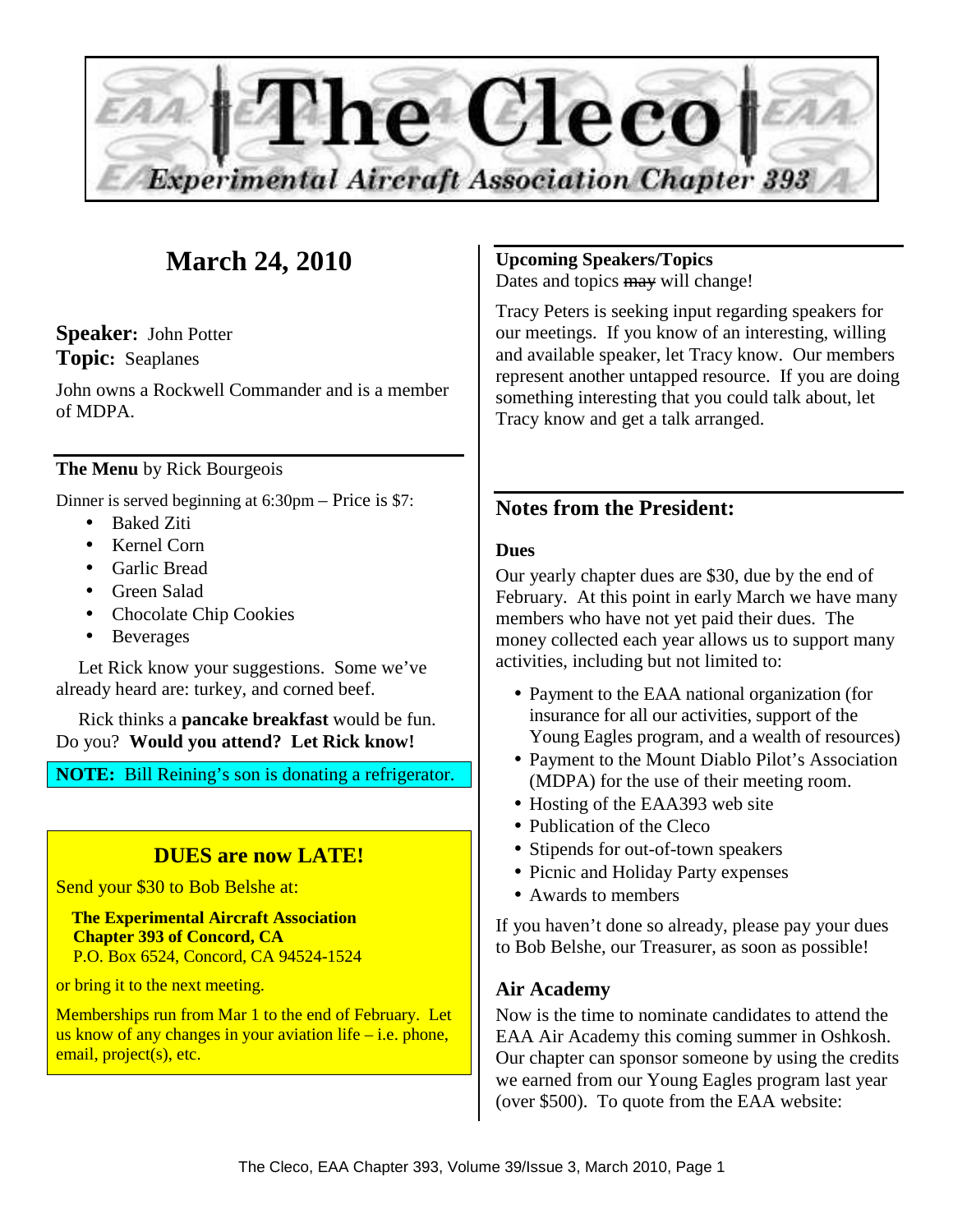*For young people ages 12-18, the EAA Air Academy is a unique summer camp that takes their interest in aviation to the next level. Participants spend a week at the purpose-built Air Academy Lodge in Oshkosh, completely immersed in the thrilling world of aviation. Top-notch aviation instructors help kids explore the world of flight through aviation studies, hands-on activities, flight simulation and many other exciting experiences. The highlight of the week is a flight in a real airplane! These camps provide the foundation for a lifelong love of aviation as well as the opportunity to create friendships with fellow aviation enthusiasts. For more information, call 888-322-3229 or visit www.airacademy.org*

**Here are the dates and fees for 2010, by age group** (note – the fee does not include airfare to Oshkosh)**:** 

| Ages $12 - 13$ (\$600 fee)                |                           |  |
|-------------------------------------------|---------------------------|--|
| Session 1:                                | June 14 to 18, 2010       |  |
| Session 2:                                | June 20 to 24, 2010       |  |
| Ages $14 - 15$ (\$800 fee)                |                           |  |
| Session 1:                                | June 26 to July 1, 2010   |  |
| Session 2:                                | July 5 to July 10, 2010   |  |
| Session 3:                                | July 12 to July 17, 2010  |  |
| Ages $16 - 18$ (\$1000 fee)               |                           |  |
| Session 1:                                | July 20 to 28, 2010       |  |
| Session 2:                                | July 30 to August 7, 2010 |  |
| courage every member to consider boys and |                           |  |

I encourage every member to consider boys and girls in their extended family, neighborhood, church, etc. who might be interested. Please pass your suggestions to Dick Sperling, our Young Eagles Chairman.

## **Member Profile**

by Rich Sperling

I got involved in model airplanes at a very young age while growing up near Chicago O'Hare airfield. I can remember seeing bombers (even a B-36) and fighters and trainers passing by overhead and dreaming about flying. When I was about 11 years old my family moved to the Detroit Area, by that time I had progressed to flying U-control model airplanes in a local park. Ringmasters and Super Clowns powered with a Fox 35 engine were cool, fast and very maneuverable!! One fateful day a friend's dad walked over, watched for a while as we flew, they asked if we would like to go up in a "real airplane?" Chuck took a group of us up for a ride in the Howard that he owned. I learned that he was a commercial Pilot for GMATS and a former WWII civilian primary

instructor in Waco's. He later owned a UPF-7 that I had several hops in a few years later. This was sort of like my "Young Eagles" flight and I was hooked on becoming a pilot. Chuck became my aviation mentor and encouraged me to follow my dream and found a Cub I could rent for \$7.00/hr., dry, during summer breaks.

At Western Michigan University I majored in business administration and signed up for Army ROTC, due to the menacing draft threat. The university also offered a private pilot course, including flight instruction for a whopping \$280.00! My parents didn't agree, but I decided to enroll while a student and earned my Private ticket flying C-150's. Western now has a College of Aviation in Battle Creek and operates the largest fleet of Cirrus aircraft for flight training. The Dean is a former United pilot.

Graduating in 1965 with a freshly minted commission in the Army, I was already slated for a basic course in the Rotary Wing flight school. (**Whoops**, who said anything about flying helicopters? I am a fixed wing guy! **Answer**: The Army decided!) I had accepted a reserve commission with three years Active Duty and three Reserve duty; due to my timing I spent one year flying the UH-1's in Vietnam immediately after my wings were pinned on! I accumulated 720 combat hours, flying for two different Assault Helicopter Companies within the First Aviation Brigade. and during that year, an Air Medal with 22 Oak Leaf Clusters, and the Distinguished Service Cross. (See; legionofvalor.com then type in my last name)

After active duty I was in the Cleveland Area; using the GI bill I obtained my Commercial fixed wing, instrument, multi-engine and CFI tickets, while also working full time for a Helicopter Air Taxi Company flying Jet Rangers. I also added a helicopter CFI endorsement on that job. Onward and upward, I was lucky enough to get a class date and start with United Airlines and initially trained to work as a flight engineer on the B 727. Airline careers have steep bounces and after my probation year was furloughed for 7 years. My Army Reserve career flourished and I worked hard to support my family. My employment with United Airlines resumed in 1977 and while based in Washington DC I owned a Bucher Youngman BU 131 in partnership with a friend and fellow Army Officer. That was a real classic to own and fly!!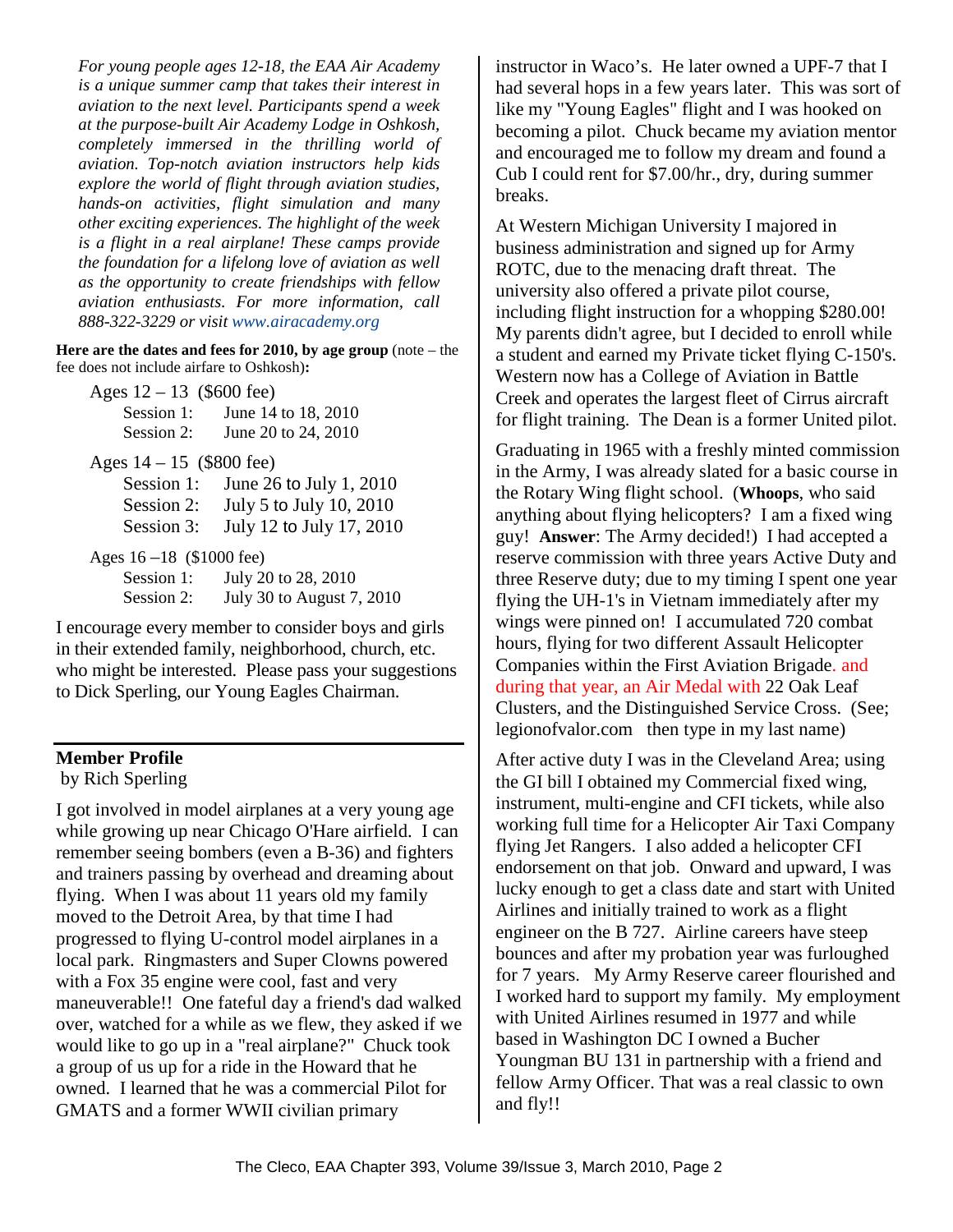My Army Reserve career continued to change as Vietnam continued; I became Airfield Commander, Company Commander (Chinook unit), IG Officer and Safety Officer with ever growing responsibilities and promotions.

I departed DC in 1980 due to a seniority bump, left my BU 131 there and moved to be based in San Francisco for the remainder of my flying career with United. More Army Reserve duties were part of my parallel track careers and after serving 30 years, I retired as a Colonel, Aviation Branch and holding Master Army Aviator Wings. My family also changed and I am now remarried for the last 24 years to my soul mate, Marilyn; we have one son who now attends Cal Poly in San Louis Obispo. Mr. C soloed in a light sport aircraft last summer prior to departing for college. With United I worked on or flew B 727, B 737 , B 757/ 767 DC-8, B 747 (rope start) ,and the B 747-400. I am type rated with ATP in the 737, 747, 757/767 and BV 107. Best job was on the B 747-400 flying the pacific routes to Asia and Australia. While doing that I also served as United's ALPA SFO Safety Chairman for several years a most interesting and challenging job.

I was drafted into becoming Young Eagles Coordinator by Pat Peters after arranging for my son's Boy Scout Troop to take airplane rides while working on their Aviation Merit Badge!!!



## **EAA 393 Board Meeting Notes**  March. 2, 2010

## **The Board Meeting started promptly at 7:00pm.**

Present were Bill Reining, President; Pete Mitchell, Secretary; Bob Belshe, Treasurer; Linda McKenzie, Newsletter Editor; Dick Sperling, Young Eagles Coordinator; Rich Bourgeois, Meals Chairman; Renee Robinson, Webmaster; Ken McKenzie, Past President/Board Chairman; Guy Jones, Past VP; Louis Goodell, Past Treasurer.

Absent were Tracy Peters, Vice-President; Tom Howard, Fly-Outs Coordinator.

#### **Treasurers Report**

Combined Savings & Checking balance is \$4,798.71 **Revenues** *\$573*  Dues income \$400, Dinner Income \$173 **Expenditures** *\$100*  Dinner Expenses \$60. Postage & Newsletter Printing \$40.

#### **Dinner**

Rick's Menu for March will consist of Baked Ziti, Kernel Corn, Garlic Bread, Green Salad, Chocolate Chip Cookies, and Beverages.

#### **Young Eagles.**

Dick Sperling received a letter from EAA National, outlining the 2009 Young Eagle flight credits. There is a discrepancy between what Dick submitted and what EAA National has given the Chapter credit for. Dick and Pete will work to reconcile the discrepancy.

Young Eagles dates the year are as follows:

**April 10** 

**May 15** (omitted in error from previous calendar) **June 20**, will be registration at Buchanan's open house, with a **June 26** Flight Date.

**Sept 18** 

#### **Oct 16**

No groups, Scouts etc, are on board at this time.

Dick still has some awards to give out at the next meeting, hopefully the recipients will be present.

## **Newsletter Editor**

Submissions for the March newletter are due by Fri, Mar. 12.

Members whose dues are past due will receive a reminder with their March, April and May Clecos.

#### **Webmaster**

Renee is attempting to build a map of California that will show the locations of the EAA chapters and their websites.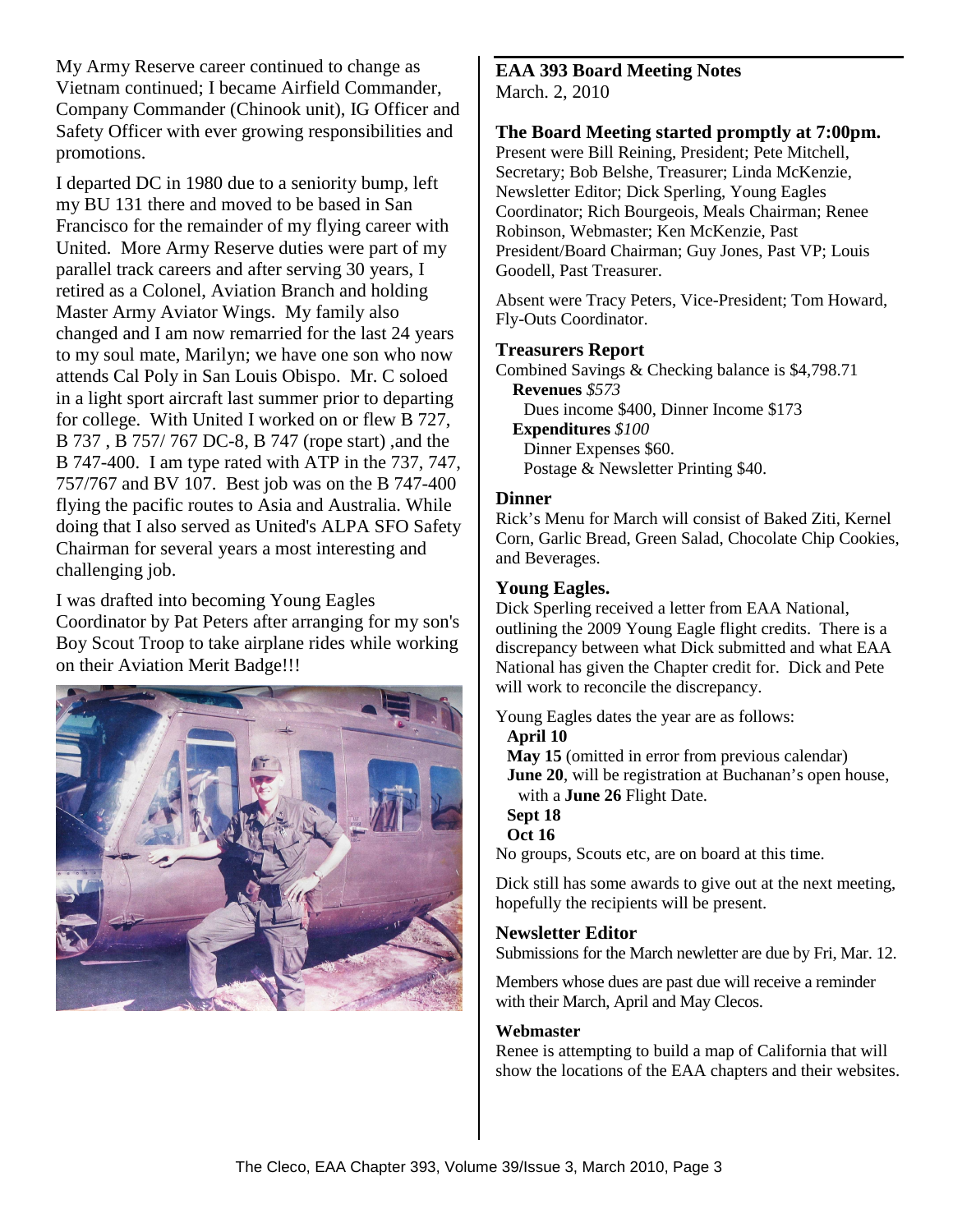#### **Signs**

Tracy has set the materials for the buiding's sign to the sign maker.

#### **President**

Bill Reinings son will be donating his old refrigerator to the chapter.

**Young Eagles** by Rich Sperling

2010 Calendar: **April 10 May 15 June 20 - Buchanan's open house registration for: June 26** Flight Date. **Sept 18 Oct 16**  Rich Sperling EAA Chapter 393 Young Eagles Coordinator

**Last Reminder** You need to replace your paper pilot certificate by March 31, 2010.

**NOTE:** The following notice appeared in the Jan 8 issue of EAA's e-hotline. To see the entire publication click on the following link. http://www.eaa.org/ehotline/issues/100108.html

*Pilots who still have not replaced their old paper pilot certificate should do so now or risk being unable to exercise their hard-earned privileges in the not-toodistant future. All paper pilot certificates will expire after March 31, 2010. FAR 61.19(h) reads: "Except for a temporary certificate issued under §61.17 or a student pilot certificate issued under paragraph (b) of this section, the holder of a paper pilot certificate issued under this part may not exercise the privileges of that certificate after March 31, 2010."* 

Click here

www.faa.gov/licenses\_certicates/airmen\_certification/certificate \_replacement/ *to replace your airmen certificate. The FAA says to allow 4 to 6 weeks for mail processing and 7 to 10 days for online processing so don't delay!* 

## **ANNOUNCEMENTS** of Upcoming Events

## **Fly In Pancake Breakfast**

**Where:** Minter Field Air Museum is hosting our Fly-In Pancake Breakfast. (Minter Field is north of Bakersfield, along Highway 99).

**When:** April 17 2010

All Flying Machines are invited.

Come show us, your fellow pilots, and the public, why your so proud to call yours, the finest Flying Machine in the world.

War Birds, Antiques, Private, Commercial, Corporate, Experimental, Home Built, Light Sport, Gliders, Ultralights and all are invited.

Come one come all and have fun telling others how your club, organization and flying machine, is better than his or hers.

The Airport is open all day. The Breakfast starts at 8am.

To reserve a parking spot, E-Mail to mfam@minterfieldairmuseum.com or call 661-393-0291 or 661-654-9159.

## **EAA Chapter 119's Day in the Sky Watsonville**

**Where:** Watsonville Municipal Airport

**When:** Saturday April 17, 2010, 9am-5pm

We expect about 2000+ people to join us at the festival this year, and about 500 young people with disabilities will get to go flying for 20 minute flights along the central coast. Passenger registration is not open yet, but we'll send another email in a few days about that.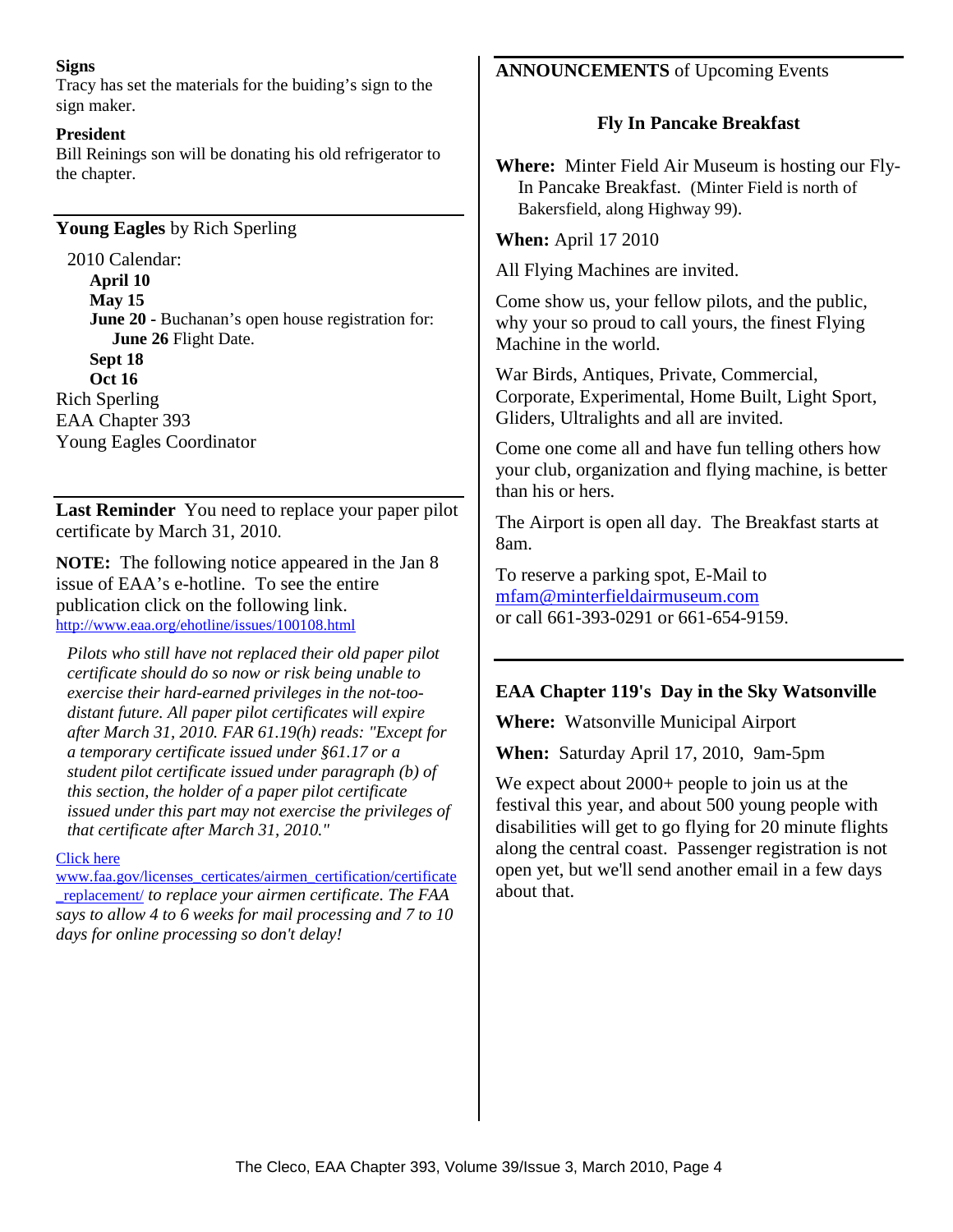## **AIRCRAFT FOR SALE:**

 1975 Piper Warrior -- Price: \$11,000 4000 total time on airframe -- 1900 SMOH 151hp 4cyl Lycoming

Call Bruno at 925-228-2852 for additional info

## **HANGAR SPACE FOR RENT**

 West Ramp CCR Ideal for low wing homebuilt or Project under construction \$230/mo (shared space)

Contact - Pete Wiebens 925-933-7517

## **HANGAR FOR SALE**

Also available for rent at \$400/month Hangar B-15, South facing \$56,000-with transfer of title **Contact** - Carl Johnston: cbj42@me.com or 775-220-3663

Details are available in the January Cleco

## **HANGAR FOR SALE**

Hangar B-11 - \$60,000 **Contact** - Steve Crews: steve@bayareastairs.com or (707) 310-6276

Details are available in the January Cleco

## **AIRCRAFT FOR SALE**

1974 CITABRIA 7KCAB Airframe Total Time: 7568 Hours Engine/HP: 150 HP Engine Times: 1131 SMOH

See Trade-A-Plane for more information: www.trade-a-plane.com/clsfdspecs/837368

**Contact** - Steve Crews: 707-310-6276 (phone)

## **Thanks to our Donors and Sponsors**



**2693 Clayton Road, Concord Ca.94519** 

## **925 689 7220 or 676 5800**

www.alpinepastry.com

**The Experimental Aircraft Association Chapter 393 of Concord, CA**  P.O. Box 6524, Concord, CA 94524-1524 http://www.eaa393.org/ Email: nle@eaa393.org

Officers/Appointees for 2010-2011

President: Bill Reining pres@eaa393.org 510 479 7260 Vice President: Tracy Peters veep@eaa393.org 925 676 2114 Secretary **Pete Mitchell** secty@eaa393.org 925 586 6491 Treasurer Bob Belshe treas@eaa393.org 925 376 7677 Newsletter Ed. Linda McKenzie nle@eaa393.org 925 283 3119 Tech. Counselor **Rick Lambert** tc@eaa393.org 925 323 0041 Young Eagles **Rich Sperling** yec@eaa393.org 925 356 5656 Dinner Coordinator **Rick Bourgeois** RicFlyer@Comcast.net 925 432 9076 Fly-out Coordinator Tom Howard TurnPrez@SBCglobal.net 925 933 6015 Government Affairs **Rich Cunningham** Past President Ken McKenzie ex-vp@eaa393.org 925 283 3119 Photographer Tom Howard photog@eaa393.org 925 933 6015 Webmaster Renee Robinson